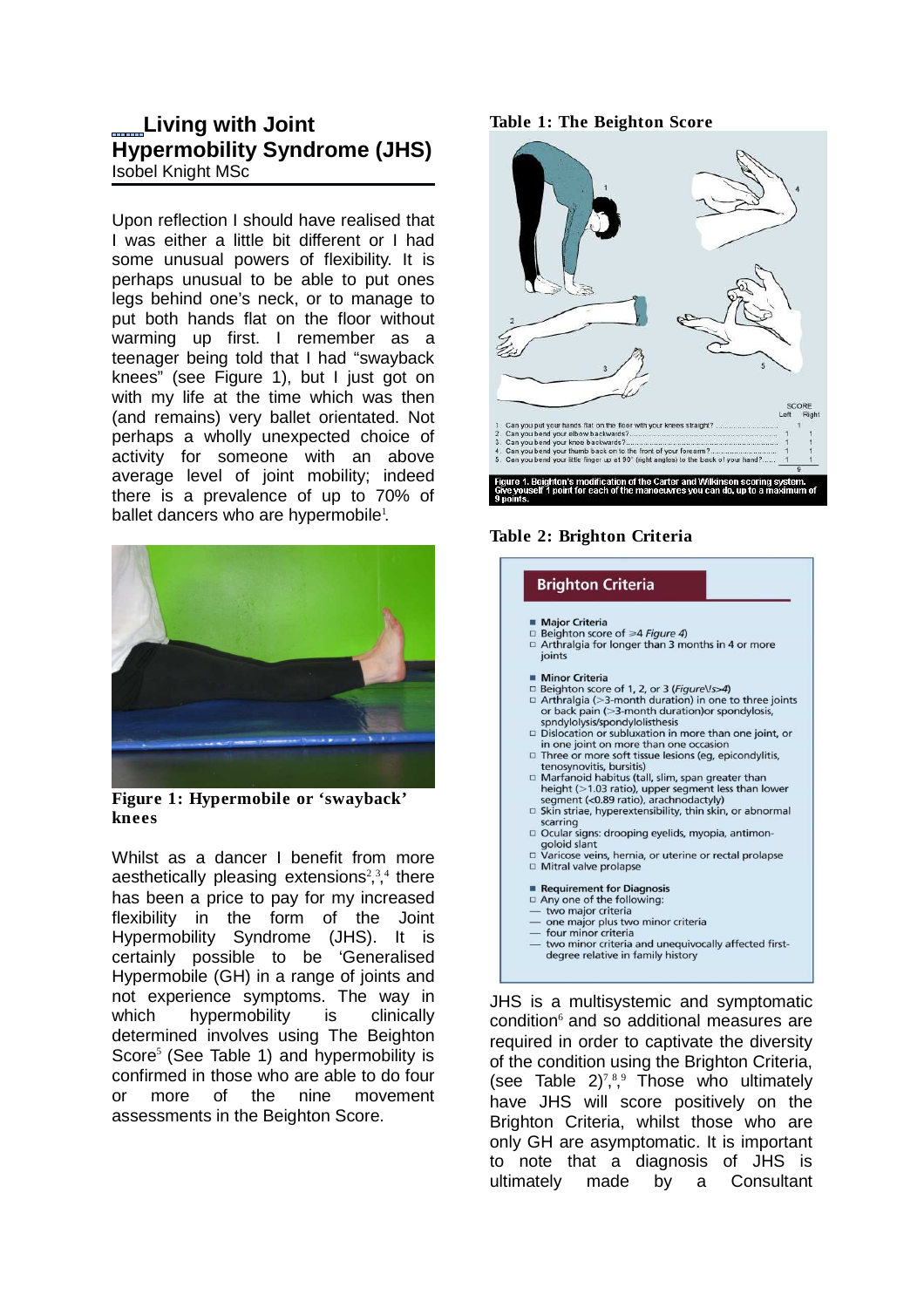Rheumatologist, although an experienced physiotherapist or GP might recognise the signs and symptoms. However, according to recent research only one in 20 are correctly diagnosed<sup>10</sup> and this might be because of the deceptive appearance of general good health that is exhibited by most patients with JHS – most don't look  $unwell<sup>11</sup>$ .

The overriding symptom and complaint from apparently 'healthy' patients with JHS is pain<sup>12</sup>. My own experience of pain is reflected in years of chronic lower back pain that started when I was 18 years old. There was no particular trauma that initiated the pain, but eventually the pain became chronic and remained constantly. Even though an MRI scan showed 'degenerative disc changes and a posterior disc bulge' Experts are more certain that my pain has been caused by hinging at the lumbar spine and overuse of a particularly hypermobile section of my spine. In addition, and like so many other JHS patients I get pain and trauma in other joint areas and muscle pain where muscles fatigue unnecessarily quickly because they cannot cope with protecting an abnormal range of movement $13$  at the various joints I have which are hypermobile.

In order to understand why pain is so often the resulting symptom in patients with JHS it is important to understand what is going on with the tissue fibres of the body which cause hypermobility. The body is made up of different tissue fibres of which one type of protein is called collagen. The body is covered in collagen fibres and it is thought that it is these collagen fibres which might be faulty or abnormal in those with  $JHS<sup>14</sup>$ . Hence  $JHS$ might be called a Connective Tissue Disorder which is related to two other more serious connective tissue disorders called Ehler-Danlos Syndrome and Marfan Syndrome<sup>15</sup>. In patients with those more serious conditions the heart can also be affected and expert clinical management is required.

If it is the collagen fibres which are causing problems, it is crucial to understand that these are not just affecting the joint areas, but the whole body systemically including the lungs and gastrointestinal tract, for example. Once one understands this it becomes easier to explain why JHS can indeed be related to other conditions. Research has now shown links with JHS asthma and JHS and gastrointestinal conditions such as IBS<sup>16</sup>. This is because of the way in which the collagens in the lungs and gut might be 'overstretched' in those with JHS<sup>17</sup>.

JHS has been shown to be a heritable connective tissue disorder and so it is extremely likely that other first degree relatives will also be hypermobile. Rheumatologists are very interested in this aspect of it and will ask about family history and medical history. The genetic research about JHS is also beginning to show links with other medical conditions in addition to musculoskeletal problems. For example, research in Spain has shown a link with JHS and anxiety with JHS patients up to 16 times more likely to experience anxiety and panic disorders<sup>18, 19, 20</sup> It is interesting to speculate why this might be the case but from personal experience I would suggest that it is perhaps because the body in someone with JHS often feels out of control and is in a chaotic range of motion because of systemic joint instability. Other experts also suggest that the anxiety might come from a response to fear from the pain that these unstable joints cause<sup>21</sup>. Either way the evidence is building in terms of JHS and its genetic links to other conditions.

Recent research has also begun to show overlaps with JHS and learning disorders, in particular with Developmental Coordination Disorder (formerly known as Dyspraxia). Kirby and Davies (2007) have begun to show an overlap with JHS and  $DCD$  and research in progress<sup>22</sup> involving dancers is showing how concentration and focus might be impaired in hypermobile dancers – perhaps linked with  $DCD^{23}$ . Again, in my personal experience, I am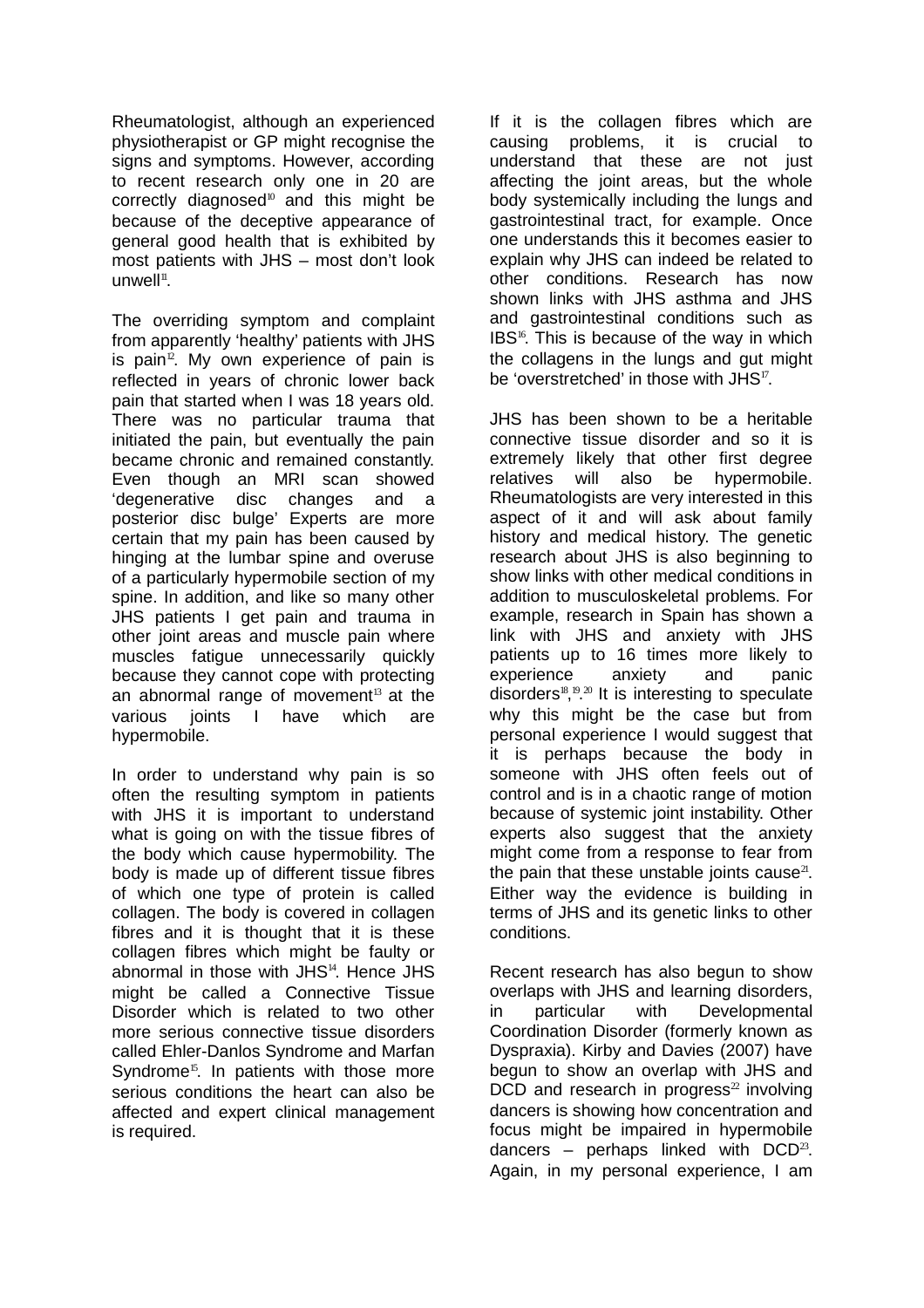aware of coordination problems, the fact I was late learning to walk and had great difficulties in sport at school all certainly relate to DCD and symptoms caused by the JHS. I still experience problems in memorising sequences in dance classes and in learning and coordinating new movements. Perhaps the emergent research by Kirby and Davies might explain why this is the case. Another reason why patients with JHS might experience some movement difficulties might also relate to difficulties with proprioception.

Proprioception is about knowing, understanding and sensing exactly where a joint is in space. It is governed by the Golgi tendons and joint proprioceptor senses and in patients with JHS proprioception is frequently impaired. One way in which to test proprioception and balance involves the 'Stalk Test' (Figure 2) or balancing on one leg with the eyes shut. The amount of wobble experienced informs both balance and how good the person's proprioceptive system is. Those with JHS are often more unstable and have a poorer sense of the location of their joints in space which is why they often stand in poses at the end range of their movement<sup>24</sup> (Figure 3). Other sensory feedback can also be affected- for example I often have little or no sensation in my right hip and hamstrings and emergent research suggests this might be related to reflex arcs and the nervous system and the way the body interprets sensation and pain $25$ .



**Figure 2: The Stalk Test**



**Figure 3: Standing in hyperextension** There is plenty of evidence to suggest the relationship with JHS and chronic pain<sup>26</sup>,<sup>27</sup>. Pain becomes chronic when (in simple terms) the pain receptors remain on and constantly alerting the body that there is pain, although there is no actual danger associated with this pain, hence the nervous system develops a fault. Pain might become chronic in JHS patients owing to the fact the same areas are repeatedly overused. I know that my back pain becomes worsened when I am hinging into the joint and not using postural muscles to protect the area. However it might not be due to personal laziness that my muscles do not show great endurance. Fatigue and poor muscle endurance are another aspect of JHS<sup>28</sup>.

There are times when I feel completely exhausted, disproportionate to activity levels, or that I feel "run-over". Part of the reason for this overwhelming fatigue that is often a symptom in JHS patients might be owing to the fact that the muscles in a person with JHS are working at least twice as hard as in a non-hypermobile person because they have to work to sustain an abnormal range of movement (ROM). Patients with JHS are often observed fidgeting<sup>29</sup> and this might also relate to poor muscular endurance and weakened deep postural muscles and poor core stability.

Part of the medical management of JHS involves working on strengthening and developing postural control in order to manage this extra ROM. I personally have to do daily strengthening exercises in order to manage my joint instability. I have been working for 18 months with a JHS expert physiotherapist who has supported me with an exercise regime which has for the first time in my life given me some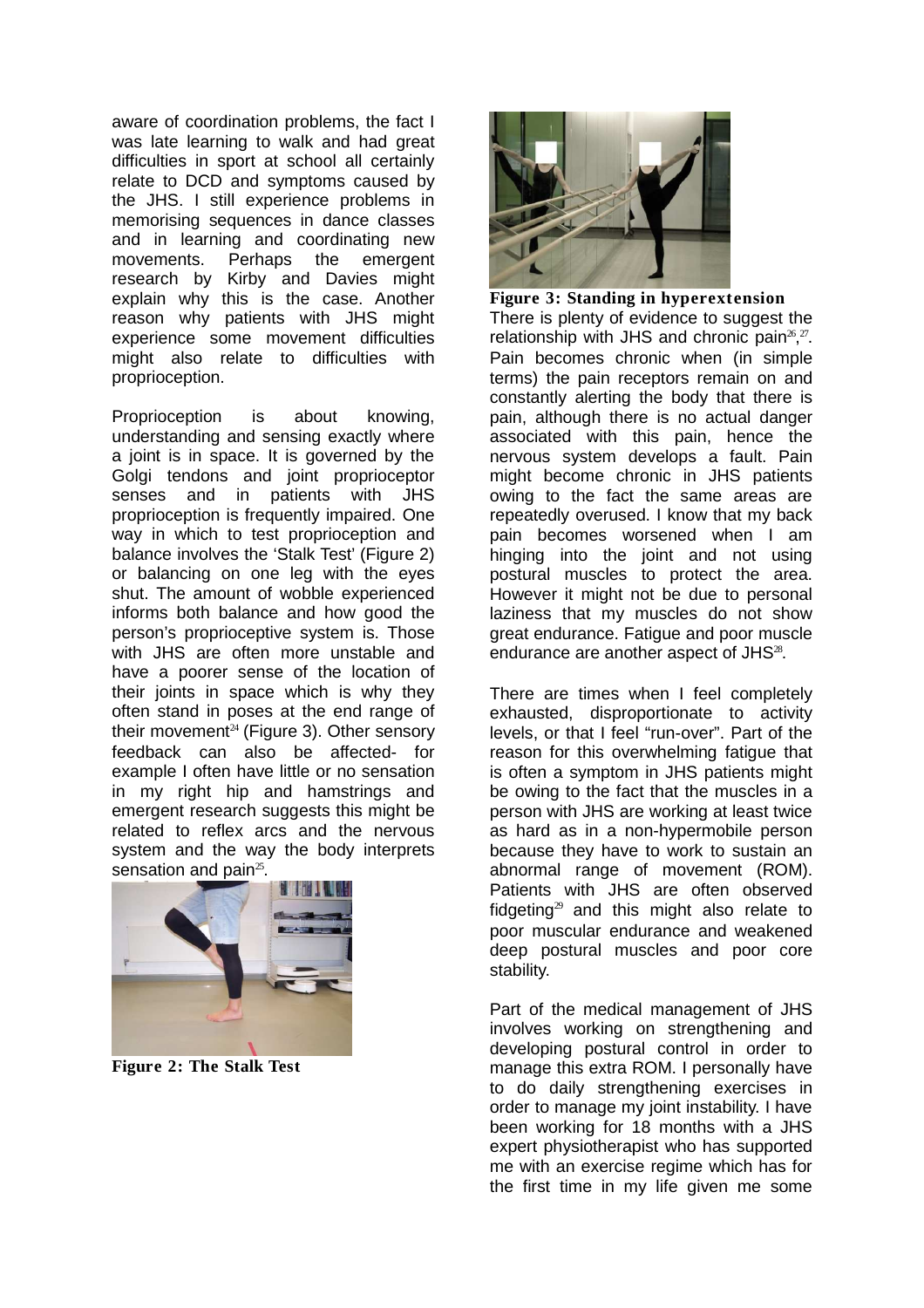core stability and helped me to manage my joint laxity owing to the JHS. In addition I have been attending pilates sessions on an almost one to one basis and pilates has particularly revolutionised how I manage my spinal hypermobility and activate some of the deeper postural muscles. As I now see it, my health and wellbeing is now dependent upon my continuing with regular pilates and physiotherapy sessions.

Part of the problem with many JHS patients is that they de-condition and lose muscle tone rapidly if they stop any form of exercise. Most often patients with JHS stop exercising because of pain. In 1999 I gave up ballet and all exercise completely because of back pain and ended up making my JHS symptoms far worse. I gained over 20 kilos in weight, I had more pain, so I moved less and then I stopped working for a while, I then became severely depressed. Finally, I attended a pain management course and found out that pain does not equal damage, I was given permission to re-start ballet again. It was very hard to start ballet at such a low point remembering what my body could do in the past. Not long after I restarted ballet I partially tore my right calf muscle. Soft tissue trauma is another adjunct of JHS $^{30}$ . In this instance the injury actually did me a favour. I found a physiotherapist who treated me seriously – I had been dismissed by many in the past as they said my back "looked horrendous". The physiotherapist who I found (and is still working with me, to her credit) not only made a diagnosis of JHS, later confirmed by a consultant rheumatologist and leading expert in JHS, and has continued to help me to rebuild my body. The process has been difficult, a great challenge and hard work. However as those who know me intimately, giving up is not in my nature and my perseverance is now paying off. I have shed those extra 20 kilos, I have increasingly functional gluteals, hamstrings and adductor muscles and developing core stability and deep abdominal strength. My back hurts much less and the ROM is now much better managed. Although I still hang into my knees, I am developing an improved

sense of proprioception and if I concentrate very hard and maintain my hamstrings (which incidentally I am unable to feel), I avoid going into the extremities of my hyperextension.

So what does the future hold? Apparently as one ages, the symptoms relating to JHS gradually diminish $31$ , but I will retain my flexibility which will make me appear fitter compared to my non-hypermobile contemporaries. JHS is a condition that is predominant in females and more common in the African and Asian communities compared to Caucasians. In addition some females with JHS also suffer complications at the hands of their chemistry and the female hormone progesterone can also increase tissue laxity making some of the JHS pain and symptoms worsen just before and during menstruation $32$ . For some women changing their contraceptive medication towards an oestrogen based contraception can improve their symptoms sufficiently. The hormone relaxin responsible for relaxing the pelvic ligaments during childbirth can similarly cause difficulties for women with JHS.

JHS was originally described as a Benign condition $33$ , and although the condition may not kill me, there is no cure to transform the faulty collagen fibres that myself and other JHS patients have inherited. JHS can also affect the bony sockets and some JHS patients have more shallow hip and shoulder sockets leading to a greater  $ROM^{34}$ . The key to JHS as I see it is in terms of selfmanagement and having a team of medical professionals who can offer support when symptoms flare up or become problematic. Sometimes I find my 30-minute session with my physiotherapist to be similar to workplace supervision and it is a chance for me to discuss symptoms, or to reflect upon progress gleaned through my exercise regime. There is no doubt that a good sense of humour helps with this condition as it is just too easy sometimes to collapse into one's joints and other interesting postures (see Figure 4).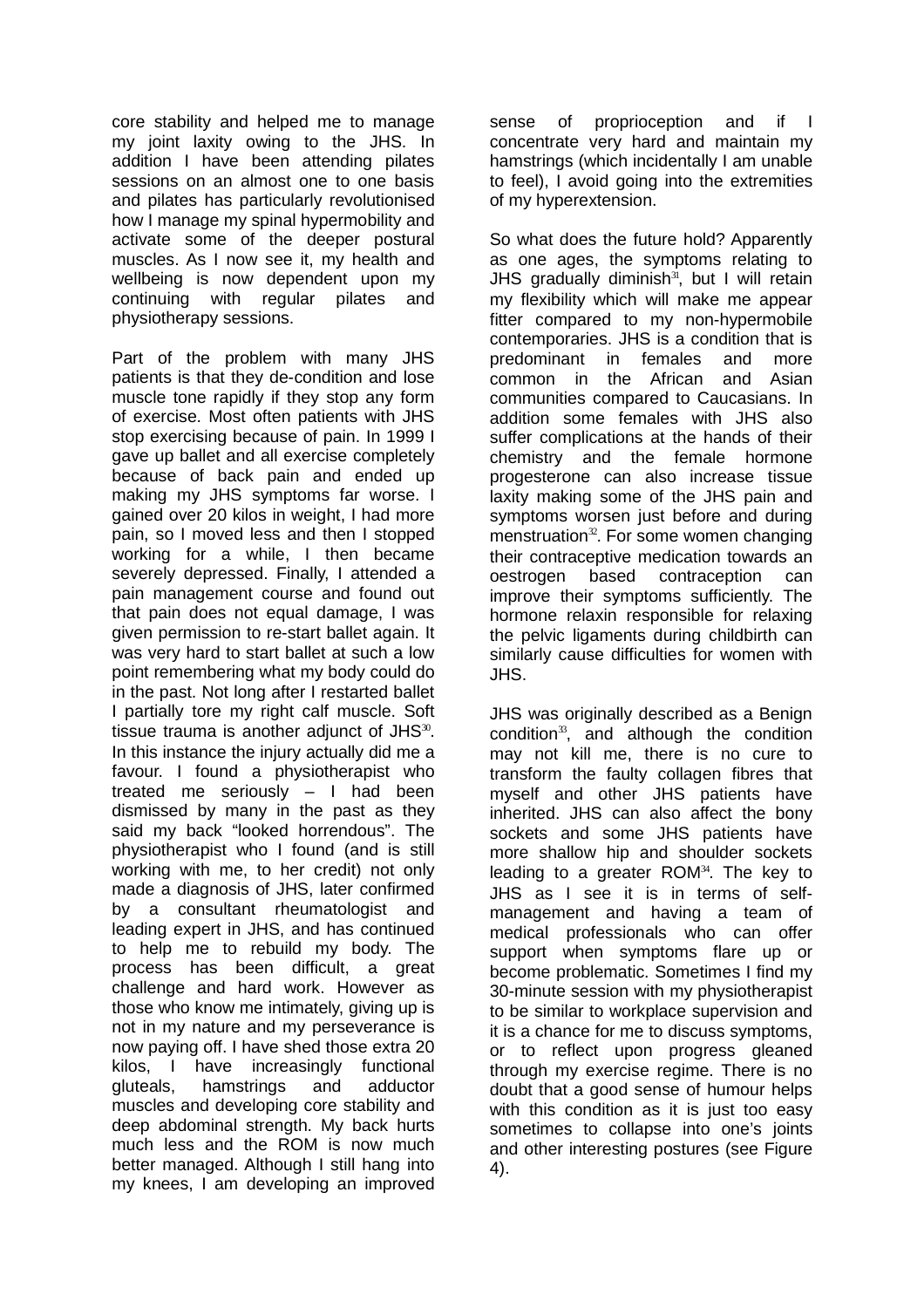

**Figure 4: JHS patient in an interesting pose**

Finding medical professionals with experience of the condition will also help. The Hypermobility Syndrome Association (HMSA) is also invaluable and has a very helpful website and online Forum community. As far as I am concerned I hope to manage ballet well into my dotage and if I keep matching my flexibility to strength ratio via physiotherapy and pilates and pace myself during more difficult times, I hope to manage this.

I cannot conclude this article without mentioning how invaluable The Bowen Technique has been in helping with my back pain and general aches and pains and poor energy levels (see Figure 5). The Bowen Technique is a gentle soft-tissue therapy founded in Australia by the Late Tom Bowen. It involves a series of gentle rolling type moves across muscle and tendon fibres which generate an integrated healing response. Moves are done in a series with short breaks in between each set in order to give the body a chance to rest and to respond to the work. Bowen therapy had such an impact upon me and my pain that in 2002 I trained as a Bowen Therapist. I am now personally interested in conducting research into its efficacy in treating patients with JHS. Further information can be found on my website www.bowenworks.org



**Figure 5: The Bowen Technique (Upper back)**

For further information about hypermobility please visit the HMSA website www.hypermobility.org and my blog which has been documenting my progress in physiotherapy, pilates and ballet over the past 18 months and also mentions Bowen Technique.

http://danceinjuryrecovery.blogspot.com/

## **References:**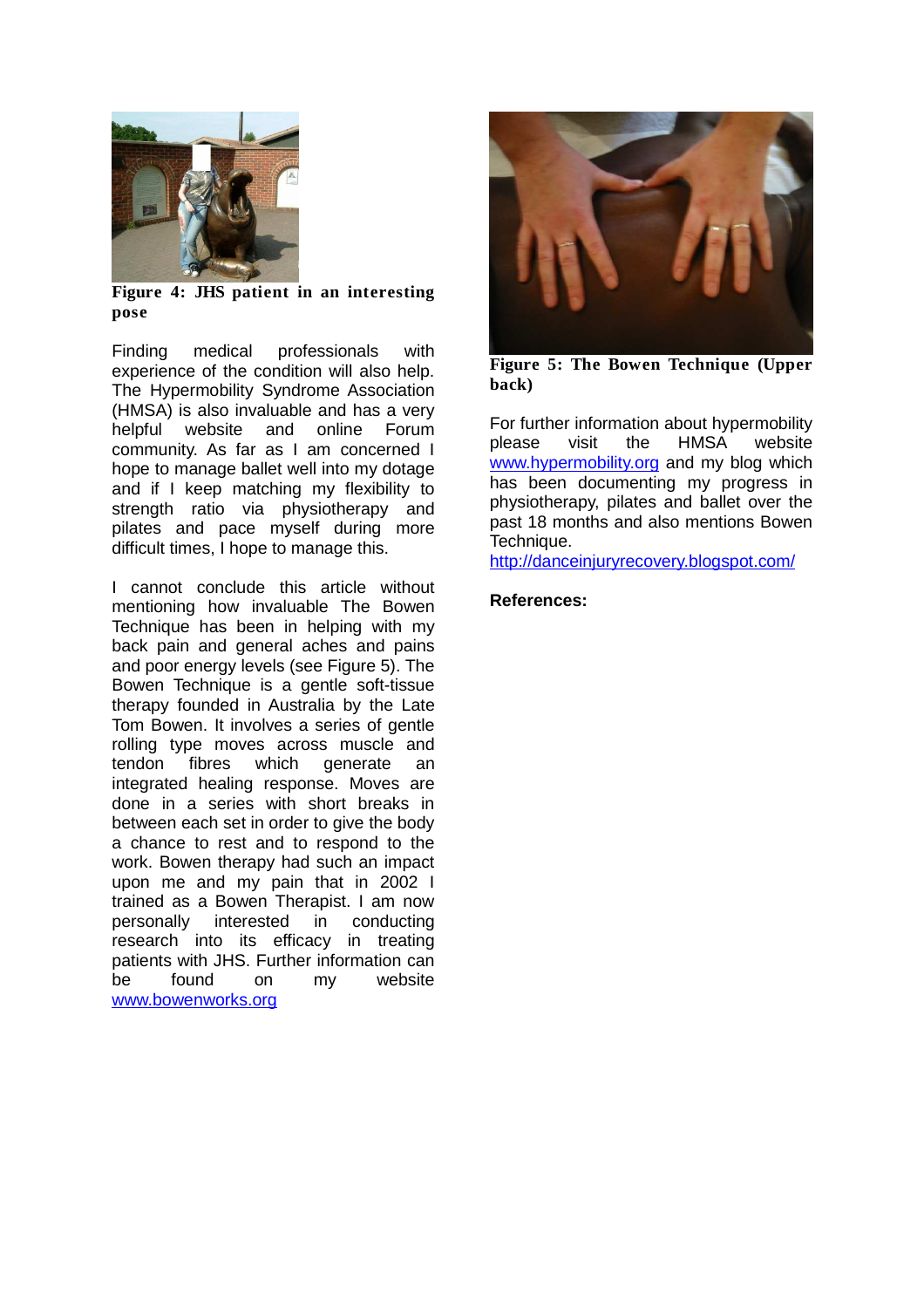McCormack M, Briggs J, Hakim A, Grahame R. Joint laxity and the benign joint hypermobility syndrome in student and professional ballet dancers. Journal of Rheumatology. 2004; 31(1), 173-178.

Simmonds J, Keer R. Hypermobility and the hypermobility syndrome. Manual Therapy. 2007; 12(4), 298-309.

Klemp P, Learmonth I. Hypermobility and injuries in a professional ballet company. British Journal of Sports Medicine. 1984; 18(3), 143-148.

Klemp P, Stevens J, Issacs S. A hypermobility study in ballet dancers. Journal of Rheumatology. 1984; 11(5), 692-696.

 Grahame R. hypermobility and hypermobility syndrome. In: Keer R, Grahame G. *Hypermobility Syndrome – recognition and management for physiotherapists*. Philadelphia, PA: Elsevier; 2003, pp.1-15.

Grahame R. Hypermobility: an important but often neglected area within rheumatology. Hypermobility Syndrome Association News. 2009; Spring, 4-5.

 Grahame R. hypermobility and hypermobility syndrome. In: Keer R, Grahame G. *Hypermobility Syndrome – recognition and management for physiotherapists*. Philadelphia, PA: Elsevier; 2003, pp.1-15.

8 Simpson M. Benign joint hypermobility syndrome: evaluation, diagnosis and management. Journal of American Osteopath Association. 2006; 106(9), 531-536.

Russek L. Hypermobility syndrome. Physical Therapy. 1999; 79(6). 591-599.

Grahame R. Hypermobility: an important but often neglected area within rheumatology. Hypermobility Syndrome Association News. 2009; Spring, 4-5.

 Grahame R. hypermobility and hypermobility syndrome. In: Keer R, Grahame G. *Hypermobility Syndrome – recognition and management for physiotherapists*. Philadelphia, PA: Elsevier; 2003, pp.1-15.

 Keer R, Edwards-Fowler A, Mansi E. management of the hypermobile adult. In: Keer R, Grahame G. *Hypermobility Syndrome – recognition and management for physiotherapists*. Philadelphia, PA: Elsevier.,2003, pp.87-106.

 Keer R. physiotherapy assessment of the hypermobile adult. In: Keer R, Grahame G. *Hypermobility Syndrome – recognition and management for physiotherapists*. Philadelphia, PA: Elsevier.,2003, pp.67-86.

Grahame R, Hakim, A. Hypermobility. Current Opinion in Rheumatology. 2008; 20, 106-110.

 Grahame R. hypermobility and hypermobility syndrome. In: Keer R, Grahame G. *Hypermobility Syndrome – recognition and management for physiotherapists*. Philadelphia, PA: Elsevier; 2003, pp.1-15.

Bird H. Joint Hypermobility. Musculoskeletal Care. 2007:5(1), 4-19.

Grahame R. Hypermobility: an important but often neglected area within rheumatology. Hypermobility Syndrome Association News. 2009; Spring, 4-5.

 Martin-Santos R, Bulbena A, Porta M, Gago J, Molina L, Duro J. Association between joint hypermobility syndrome and panic disorder. American Journal of Psychiatry. 1998;155(11), 1578-1583.

 Bulbena A, Aguillo A, Pailhez G, Martin-Santos R, Porta M, Guitart J, Gago J. Is joint hypermobility related to anxiety in a non-clinical population also? Psychosomatics. 2004; 45(5): 432-437.

 Ercolani M, Galvani M, Franchini C, Baracchini F, Chattat R. Benign joint hypermobility syndrome: psychological features and psychopathological symptoms in a sample pain-free at evaluation. Perceptual and Motor Skills. 2008; 107, 246-256.

21 Simmonds J, Keer R. Hypermobility and the hypermobility syndrome. Manual Therapy. 2007; 12(4), 298-309.